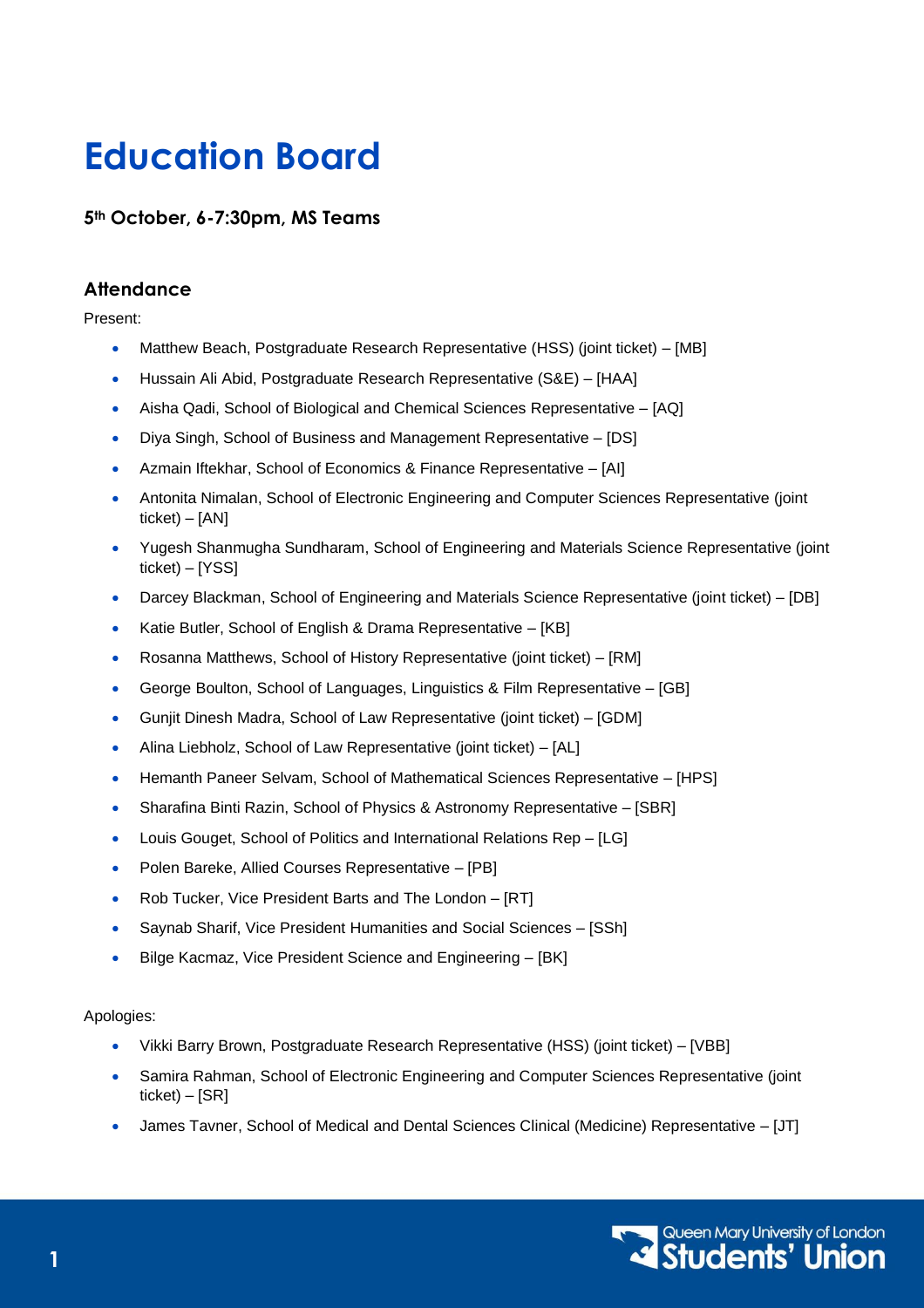• Rahma Hegy, School of Medical and Dental Sciences Pre-Clinical (Medicine) Representative – [RH]

In attendance:

- Jonathan Otter, Education Coordinator (Students' Union) [JO]
- Saleha Siddiqah, Education & Course Reps Intern (Students' Union) [SSi]

#### **Agenda Items 1-4 are Chaired by SSh.**

#### **Agenda item 1 - Welcome and introductions**

- SS Opens meeting and introduces everyone to give their name and their role.
- All present introduce themselves and their role.

# **Agenda item 2 - Minutes of the previous meeting and matters arising**

Minutes from the previous meeting received no comments.

#### **Agenda item 3 - Review of the 'Terms of Reference for Education Board' (ToR)**

- The Board **approved** the 'Terms of Reference for Education Board'.
- MB asked if the Students' Union Bye-laws are available to students.

**Action: JO to check with Students' Union team if they are available on the website or if a link to all of the bye-laws can be shared.** 

# **Agenda item 4 – General Updates from Education Board**

- SSh updated on Black History Month, Postgraduate funding campaign and Working with the QM Academy two different work streams (Inclusive Curriculum and Assessment and Feedback).
- BK updated on the Postgraduate funding project with SS, other board members have highlighted interest are interested in getting involved. BK also updated on the plan for the Internship project, and on a project across levels of study to connect PGT, PGR and UG student.
- RT has been working on feedback about the NSS Survey within the School. RT also updated reviewing changes to assessments that took place last year and reviewing face to face teaching provision considering increased student intake.
- DB is going to be collaborating with YSS, and is working on a project to connect the wider faculty and foundation year students. DB is currently doing research into the number of students. Currently DB is preparing a presentation for Foundation year students.
- AQ has been working on 2 major projects: the SBBS newsletter, and a mental health workshop group with other part time Officers. AQ is also looking to collaborate with Library Services on support for 1<sup>st</sup> years and hoping to lobby the school to create an SBBS Instagram account.
- SBR is also interested in starting a newsletter, and is currently is awaiting a mailing list from the SSO. SBR is also hoping to do a documentary film screening of relevant films and hoping to run a collaborative art/science competition.

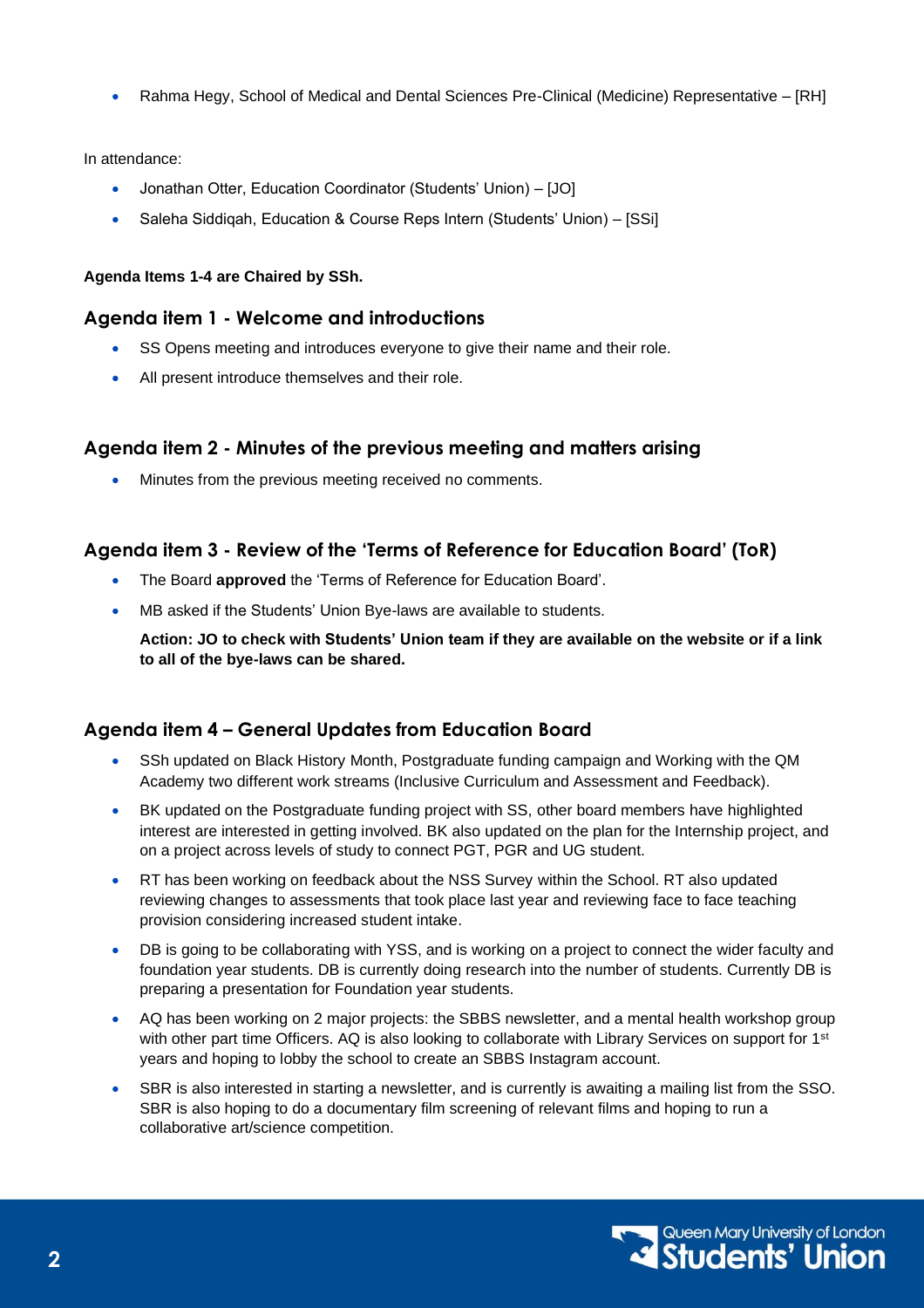- RM has set up an Instagram for the School of History Rep role, and in advance has been creating posts that can be shared. RM will also be continuing work on accessibility support for Disabled and SLD students and DDS support. RM has received the SEED award for work completed to date!
- AI is a returning officer and is continuing major projects from last year, AI is hoping to continue and improve on the SEF Podcast and work with additional services and Reps. Hoping to continue communications between UG and PG and between different schools to help cross-school collaboration. This year AI is also supporting Course Rep elections and AI has also supported the HSS Student Experience project and is planning to work on supporting resources for international students.
- MB has been working with the Doctoral College to review PGR course representation system. Some renaming and restructuring will take place as part of the PGR Rep Review. Doctoral College Postgraduate Board has also been created. PGR HSS newsletter will be continuing. Working on creating specific listers that target only PhD students.
- MB asks how many PGR Rep for BL nominations have been submitted. Chair confirms that the first time they will know of nominees is once nominees are confirmed.
- AQ highlights interest in supporting RM on the campaign around DDS support.
- HAA continues to support PGR Review in with PGR HSS reps. Is also supporting the PG funding project. HAA is currently working with the Careers and School Managers about a PhD alumni student event and is also working on inter disciplinary project between S&E Schools for Artificial Intelligence and Machine Learning.

**Chair invites all further officers to updates via the Chat function.**

#### **Agenda Items 5-8 are chaired by BK.**

# **Agenda item 5 – Expectations for Semester 1**

- BK opens discussion on expectations and experiences so far in Semester 1.
- DB has experienced a mixed start to the course and there has been lower interest in on campus activity than expected. There are still concerns about the technical issues with the delivery of online teaching.
- Other officers have also experienced technical issues with online teaching, highlighted by AQ, and problems with QM+ being overloaded, as raised by KB, SBR and GB.
- AI has experienced some on campus lectures being broadcast online. AI raises that having IT staff attendance in lectures has helped resolve technical issues. AI also raises technical issues with QM+ and would welcome more regular opportunities to feedback about QM+ and the benefit of the previous 'IT Forum'. HAA raises the opportunity for IT services to attend labs and lectures.
- PB asks about whether on campus lectures are compulsory following the email from the Principal. Attendance on the Neuroscience course has been low and PB highlights students' anxiety around the return to campus. Chairs respond that this has been up to module conveners.
- HAA and GB highlight the importance of improving awareness about services and making students aware of the services that could help. DS highlights that it would be beneficial for schools to use social media and newsletters to this end.

MB suggests that there could be a motion submitted to council to lobby schools for better support/resource for professional services.

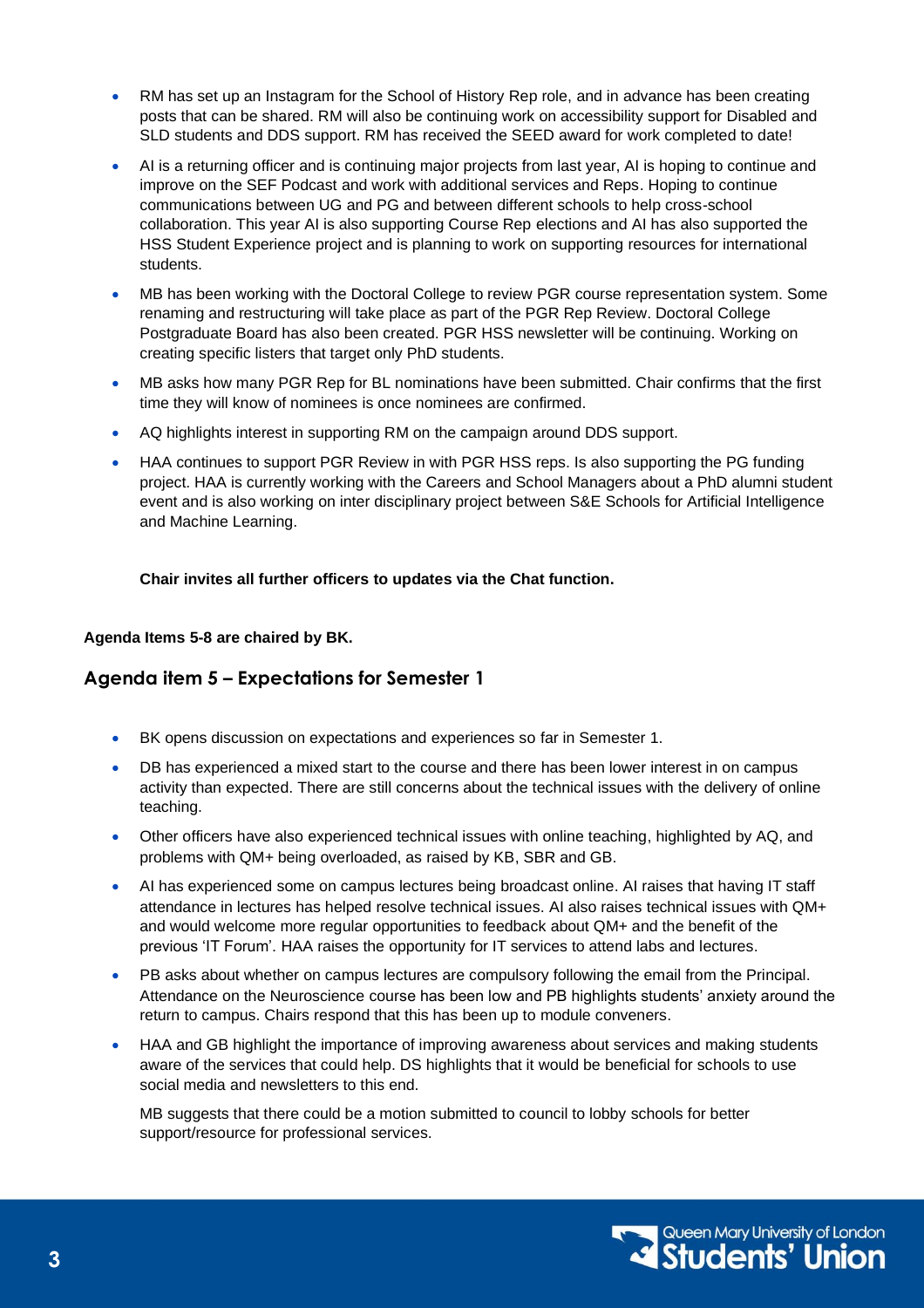• YS has highlighted concerns from students about timetabling and students are unaware if they need to be on campus or not, as flagged by DS. This issue is also raised by MB and DS as a problem within their Schools. GB also points out the particular issue for Joint Honours students and will also raise the issue within the School.

**Action: Faculty VPs to escalate this issue and highlight it in their meetings with academic staff. Alternatively to raise this issue via email to email ARCS.**

SBR highlights concerns about exam time limits being too short, and 24 hour exams being reduced to 4 hours.

**Action: SSh to invite GB to meeting with Agnieszka Jankowska about IT services and student experience in HSS. KB and DS also share interest in attending.**

- AQ highlights concerns from students about poor communication about SLLF for students to schedule language centre classes. GB highlights where further information can be found.
- AI suggests having a forum between students and IT services, as last year there was an HSS and IT forum.

**Action: SSh to ask Agnieszka Jankowska if there could be another open forum.**

#### **Agenda item 6 – Substantive Business (Policy)**

• No motions or items submitted

#### **Agenda item 7 – Any Other Business**

- AL suggests an idea to set up with the Students' Union to connect students selling textbooks with newer students. This is supported by DS, BK and DS. SSh and AL point out existing social media platforms for individual schools.
- AQ has suggested having an opportunity for an in person PTO meeting. BK and SS suggest this would be a good thing to organise. SSh also points out the plan to run drop ins for Reps.
- AI suggests creating a PTO WhatsApp group to help people to communicate.

**Action: SSh to set up a WhatsApp link.** 

#### **Agenda item 8**

- JO points out the dates for the upcoming meetings:
	- $\circ$  8<sup>th</sup> December 2021 Meeting 2
	- $\circ$  22<sup>nd</sup> February 2022 Meeting 3